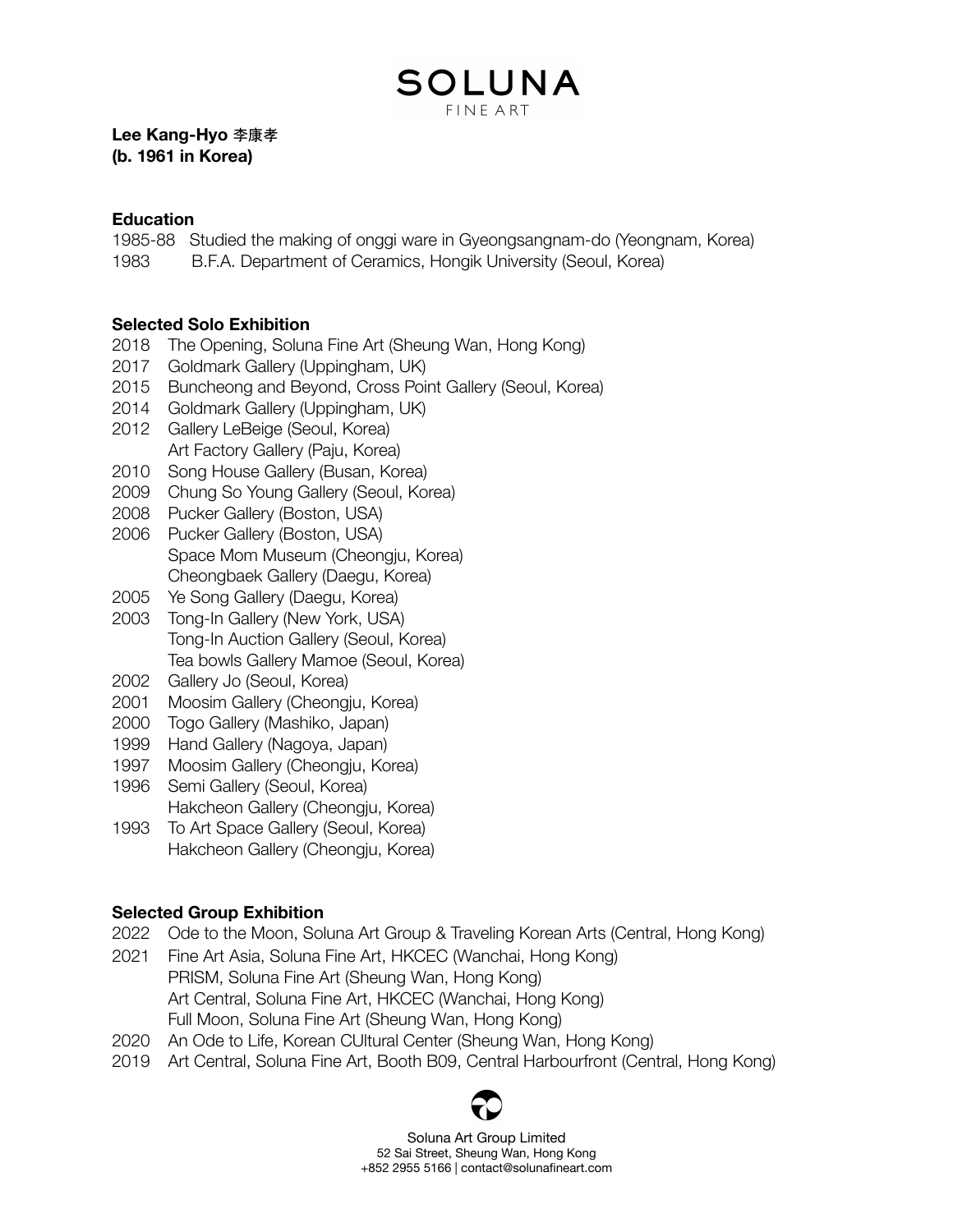## **SOLUNA**

**FINE ART** 

Morning Rise, Soluna Fine Art (Sheung Wan, Hong Kong)

- 2017 Contemporary Craft Show 2017, Philadelphia Museum of Art (Philadelphia, USA)
- 2016 International Wood Fired Ceramics 2016, Schaller Gallery (Michigan, USA) Céramique Contemporaine Coréenne, Foundation Bernardaud (Limouges, France) Korea Now! Korean Craft & Design in Munich 2016, Bayerisches National Museum (Munich, Germany)
- 2015 RÉVÉLATIONS, Grand Palais (Paris, France) COLLECT, Saatchi Gallery (London, UK)
- 2014 Empty Fullness, (China, Indonesia, Brazil, Germany) Dual Natures in Ceramics: Eight Contemporary Artists from Korea, SFO Museum (San Francisco, USA)

Constancy & Change in Korean Traditional Craft, Triennale di Milano (Milano, Italy/ London, UK/ Hangzhou, China)

- 2013 Cheongju International Craft Biennale 2013 (Cheongju, Korea) Two Person Show, UM Gallery (Seoul, Korea)
- 2012 Meditative Journeys, Two Person Show, Mindy Solomon Gallery (Miami, USA)
- 2011 Poetry in Clay (San Francisco, USA) Two Person Show, Dongwon Gallery (Daegu, Korea)
- 2010 Life in Ceramics, Fowler Museum (Los Angeles, USA)
- 2009 Take the Old Create a New, Gyeonggi Ceramic Museum (Gwangju, Korea)
- 2008 Gyeonggi International Ceramic Fair 2008 (Goyang, Korea)
- 2007 Traditional Korean Crafts, UN Building (New York, USA) Cheongju International Craft Biennale 2007 (Cheongju, Korea) Tradition Transformed: Contemporary Korean Ceramics, Touring Exhibition (N. Ireland, Spain, UK)
- 2006 Teapot & Art, Uijae Museum (Gwangju, Korea) SOFA International Art Fair (New York, Chicago)
- 2005 The 3rd World Ceramic Biennale 2005, Joseon Royal Kiln Museum (Gwangju, Korea)
- 2004 Korea International Art Fair (Seoul, Korea) From the Fire (USA)
- 2003 Special Exhibition Traditional Korean Ceramics, Joseon Royal Kiln Museum (Gwangju, Korea) Korean Ceramics: Tradition and Transformation (San Diego, USA)
- 2002 International Art Fair (Busan, Korea) Tea, Zen, Ceramics-The International Living Pottery Art of Taiwan, Japan and Korea (Taiwan) 21st Century Korea Contemporary Artist Exhibition, Sungkyunkwan University Museum (Seoul, Korea)
- 2001 Teapot Special Exhibition of Korea, The National Folk Museum of Korea (Seoul, Korea) Two Person Show, Nanohana (Odawara, Japan)
- 2000 Korean Contemporary Ceramic Art Exhibition (Edinburgh, UK) Korean Contemporary Ceramic Art Exhibition (Fukuoka, Japan) Two Person Show, Yamakki Gallery (Kobe, Japan)
- 1998 Two Person Show, Galerie des Emibois (Les Emibois, Switzerland)

### **International Workshops**



Soluna Art Group Limited 52 Sai Street, Sheung Wan, Hong Kong +852 2955 5166 | contact@solunafineart.com